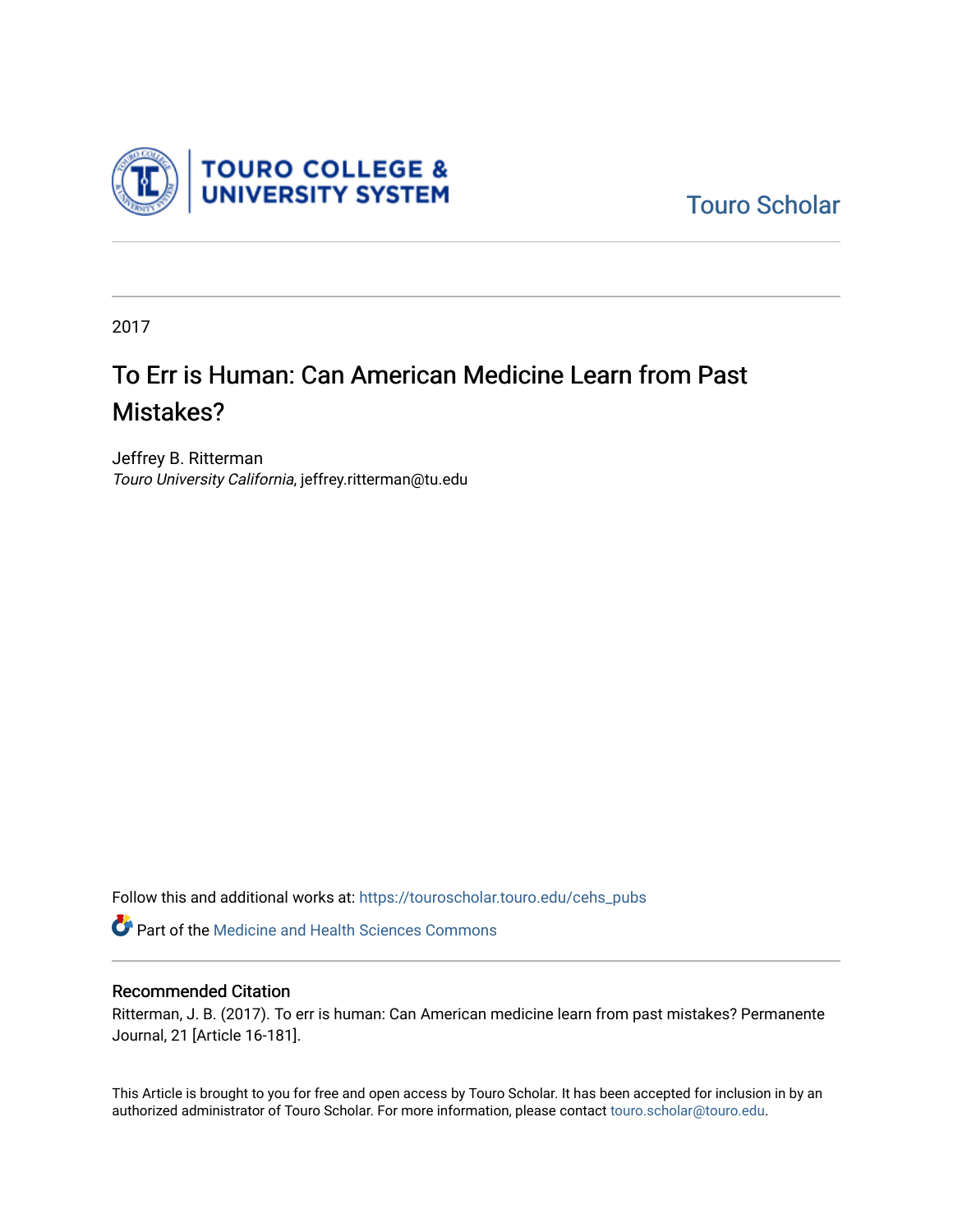# **COMMENTARY**

# To Err is Human: Can American Medicine Learn from Past Mistakes?

## **Jeffrey B Ritterman, MD** Perm J 2017;21:16-181

# **ABSTRACT**

The history of medicine includes many errors. Some persisted for decades and caused great harm. Several are highlighted in this article, including the mythical thymic diseases: thymic asthma and status thymicolymphaticus. Some medical mistakes, such as the diet-heart hypothesis of Ancel Keys, continue to cause harm. To avoid future errors and their associated harm, I suggest a cultural shift encouraging professional humility and greater questioning of medical dogma. Medical education focused on teaching students this history may help with this cultural shift.

## **INTRODUCTION**

During my medical training, we were taught that stress and lifestyle factors caused gastritis and peptic ulcer disease. We accepted without question the idea that bacteria could not live in the highly acidic environment of the stomach. Patients with severe ulcer disease would be offered surgery. We now know, thanks to the pioneering work of Marshall and Warren,<sup>1</sup> that peptic ulcer is caused by a bacterium, *Helicobacter pylori.* 

Warren discovered the curved bacteria in the stomachs of patients with peptic ulcer disease and gastritis in 1979.2 But it wasn't until his research partner, Marshall, deliberately infected himself with the bacterium and gastritis developed that their findings were taken seriously.

Marshall's ability to take a fresh look at these gastric bacteria as etiologic agents, rather than to uncritically accept the stress theory of ulcer disease, was in part because of his lack of experience. Having started his study of gastroenterology in 1981, Marshall had an easier time than more seasoned researchers in overcoming a "set of well entrenched beliefs that conflicted with the new ideas."3

It took a generation for Marshall and Warren's pioneering work to be recognized and acknowledged. They first published their findings on *H pylori* in 1984. More than a decade later, in 1995, only 5% of American physicians were prescribing antibiotics for treatment of peptic ulcer disease.<sup>3</sup> In 2005, Marshall and Warren received the Nobel Prize in Medicine for their discovery, 26 years after Warren discovered *H pylori.*<sup>2</sup>

This problem of mistaken ideas persisting despite scientific evidence to the contrary has been present since the onset of the scientific method. In 1633, Galileo was sentenced to house arrest for the crime of proclaiming that the sun, not the earth, was the center of our planetary system.<sup>4</sup>

Three hundred years later, Nobel prizewinning physicist Max Planck<sup>5</sup> stated: "A new scientific truth does not triumph by convincing its opponents and making them see the light, but rather because its opponents eventually die, and a new generation grows up that is familiar with it."

Or more succinctly: "Science advances one funeral at a time."6

This problem is of particular concern in medical science, where outmoded ideas translate into excess morbidity and mortality. How can medicine learn from its mistakes and make these timely corrections? Perhaps a few additional examples will help make clear the importance of doing so.

## **A CAUTIONARY TALE: SUDDEN INFANT DEATH SYNDROME AND THE "ENLARGED" THYMUS GLAND**

In the first half of the 19th century, physicians were becoming alarmed by sudden infant death syndrome (SIDS). Healthy

infants would be put to bed and found dead in the morning. In 1830, pathologists noted that SIDS-affected infants had enlarged thymus glands compared with "normal" autopsy specimens.7 It seemed logical to conclude that these "enlarged" glands were in some way responsible for the deaths.

In 1830, Kopp introduced the term *thymic asthma,* suggesting that the "enlarged" thymus occluded the trachea.8 The existence of this fictitious disease became widely and quickly accepted, and persisted for at least a century. The thymic syndrome underwent an additional modification by the Austrian physician, Paltauf, who added the term *status thymicolymphaticus* to the medical lexicon in 1889.8 Paltauf believed that a systemic disorder leading to vascular collapse caused the sudden deaths. The enlarged thymus, it was believed, caused this unexplained vascular collapse, often precipitated by minor stress.

Descriptions and case reports of these thymus "diseases" appeared in medical articles and textbooks.9,10 There was even a list of physical characteristics that accompanied these syndromes, including changes in incisor teeth, heart size, and skin color. The 1924 edition of *Management of the Sick Infant* claimed that the clinical picture of thymic asthma was "so characteristic that once seen, it is unlikely to be mistaken."8

If an enlarged thymus was leading to sudden infant death, removal of the thymus might be of preventive value. Radiology had advanced to the point at which physicians began making the diagnosis of thymic enlargement from x-ray films. After radiographic diagnosis, thymectomy was initially recommended, but the mortality rate was unacceptably high.

E-pub: 06/14/2017 https://doi.org/10.7812/TPP/16-181

**Jeffrey B Ritterman, MD,** is the retired Chief of Cardiology of the Kaiser Richmond Medical Center; he is the Clinical Coordinator and Associate Professor in the Joint MSPAS/MPH Program at Touro University in Vallejo, CA. E-mail: jeffritterman@gmail.com.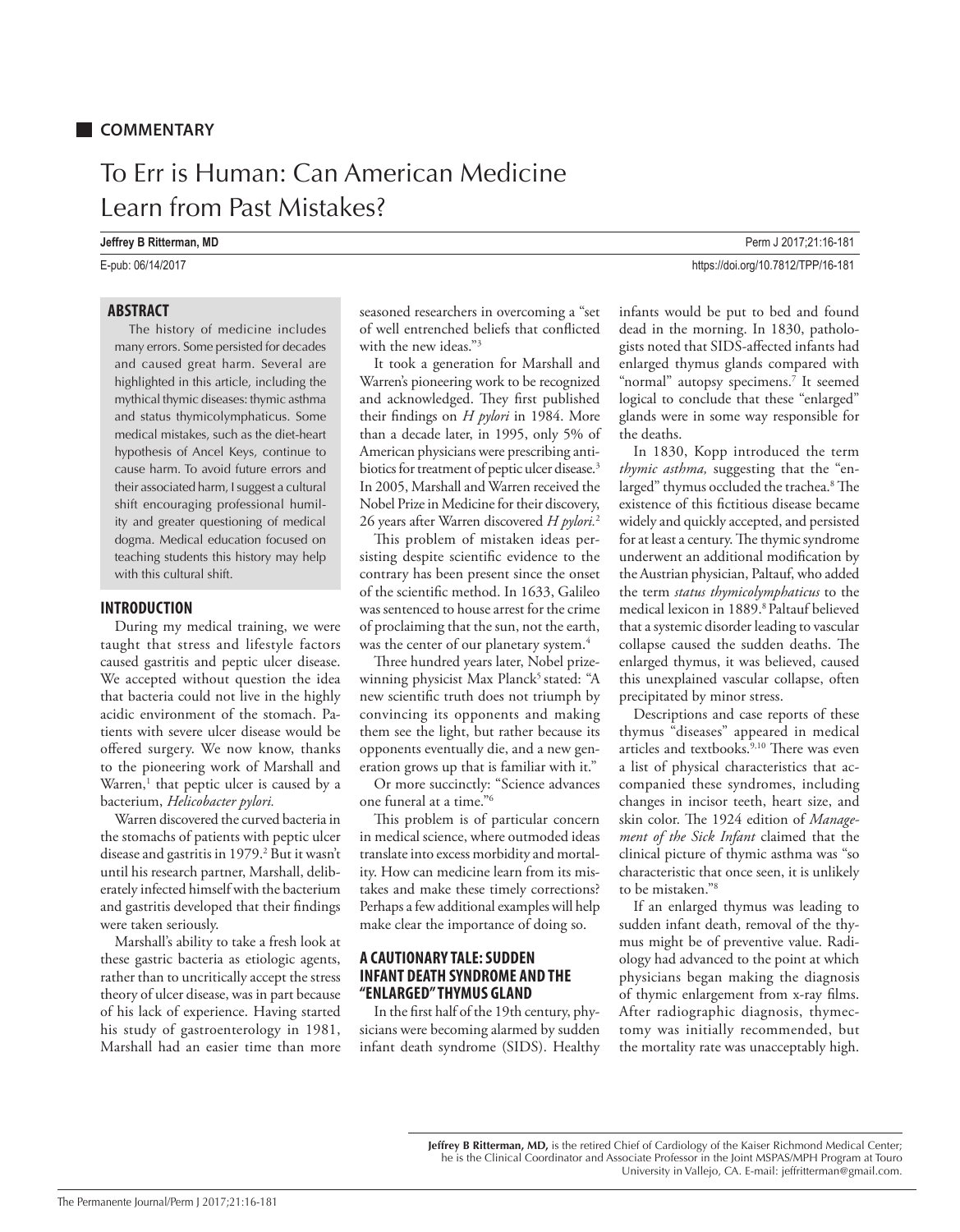Thymus irradiation became the treatment of choice.<sup>8</sup>

The first "successful" use of irradiation to shrink the thymus was reported by Friedländer in 1907.<sup>11</sup> Thousands of children eventually received radiation to prevent status thymicolymphaticus. Some physicians advocated prophylactic irradiation for all neonates.<sup>8</sup>

There was only one slight problem. It turned out to be deadly.<sup>7</sup>

The cadavers used by anatomists to determine the "normal" thymus size were from the poor, most having died of highly stressful chronic illnesses such as tuberculosis, infectious diarrhea, and malnutrition. What was not appreciated at the time was that chronic stress shrinks the thymus gland. The "normal" thymus glands of the poor were abnormally small. Here is where the fatal mistake occurred: because the autopsied thymus glands of the poor were regarded as normal in size, the SIDS-affected infants were erroneously believed to have thymic enlargement.<sup>7,8</sup>

The thyroid gland, which is highly sensitive to irradiation, sits close to the thymus. The increased risk of thyroid malignancy in the patients who had undergone thymic irradiation was first recognized in 1949.12 The patients subjected to thymic radiation "therapy" also experienced higher rates of breast cancer.<sup>13-15</sup>

The regular practice of thymic irradiation was finally halted in the 1940s, almost four decades after Friedländer irradiated the first patient. In the first edition of his radiology textbook in 1945,<sup>16</sup> John Caffey, MD, a pioneer in pediatric radiology, proclaimed that "a causal relationship between hyperplasia of the thymus and sudden unexplained death has been completely refuted. … [I]rradiation of the thymus … is an irrational procedure at all ages."16

More than 10,000 deaths caused by thyroid cancer resulted from this treatment.<sup>7</sup>

Rudolf Virchow, the father of cellular pathology, a man who stood at the top of the academic medical world for 50 years, was one of those who endorsed the mistaken therapy.7 Virchow, the man who first explained the pathophysiology of pulmonary embolus, the man who named leukemia, and a founder of social medicine, got it wrong!<sup>17</sup>

# **A CAUTIONARY TALE: FAT**

Perhaps there is no better modern medical example of our capacity for serious error than the fact that we have given the wrong dietary advice since shortly after President Eisenhower's heart attack in 1955. Not only has our advice been wrong, it has been dangerously wrong.<sup>18</sup>

As in the case of the supposed thymic disorders, once again a mistake has led to great harm.

Ancel Keys, PhD, a physiologist, studied the American and European diets after World War II. He studied the epidemiology of cardiovascular disease (CVD) and noted that American business executives had high rates of CVD,<sup>19,20</sup> whereas the heart disease rates in postwar Europe had fallen sharply, presumably from reduced food supplies. He postulated that the different rates of CVD were owing to markedly different rates of dietary fat consumption. Keys was convinced that dietary fat led to elevated cholesterol levels, which then caused CVD.<sup>21</sup> Keys presented his diet-heart hypothesis to the World Health Organization in 1955. His research was epidemiologic and could only prove an association, not causality. But Keys was a convincing salesman at a time when the country was searching for solutions to prevent the sudden deaths resulting from this newly recognized killer. In January 1961, Keys became a cultural hero, his picture gracing the cover of *Time Magazine*, and the diet-heart hypothesis was accepted.<sup>22</sup>

In 1978, Keys published his data in support of dietary fat as the cause of CVD, in the Seven Countries Study.<sup>23</sup> Unfortunately, he excluded data from 15 countries and 4 indigenous tribes that did not fit well with his hypothesis.<sup>24</sup>

While Keys was proposing dietary fat as the cause of CVD, Brown and Goldstein were advancing our understanding of cholesterol and fatty acid metabolism, work for which they received the Nobel Prize in 1985.<sup>25</sup> Working with skin cells from patients with a rare genetic disorder, familial hypercholesterolemia, Brown and Goldstein<sup>25</sup> demonstrated the presence of the low-density lipoprotein (LDL) cholesterol receptor. Patients with the disorder lacked the normal number of receptors, had high serum cholesterol levels, and had a risk of heart attack early in life. The

new knowledge seemed to fit well with Keys' "dietary fat hypothesis" as the cause of CVD. Because LDL cholesterol correlated with the risk of CVD and dietary fat increased blood LDL cholesterol levels, it seemed logical to conclude that dietary fat was the cause of CVD.

Once again, incomplete knowledge led to the pursuit of a dangerous path. In the dietary guidelines case, epidemiologic research that showed an association was wrongly assumed to prove causality. In addition, the contrary evidence to Keys' diet-heart hypothesis was ignored. There never was any association between dietary fat and all-cause mortality. Certainly, if dietary fat was the cause of CVD, one would expect such an association. In the single randomized controlled trial that compared a 10% saturated fat intake vs a diet with unrestricted saturated fat, the subjects with low-fat intake had a higher death rate due to all causes, including heart disease.<sup>26</sup>

In 1977, the McGovern Commission, chaired by then Senator George McGovern, issued dietary guidelines in keeping with the diet-heart hypothesis.<sup>27</sup> Decades later, we have continued to follow these guidelines.<sup>28</sup> Americans have been repeatedly told to consume no more than 30% of total calories from fat and no more than 10% from saturated fat.<sup>28</sup>

When the food companies responded to the guidelines by removing the fat from food, the taste went with it. The solution: add sugar, and lots of it. This worked well economically, as the invention of highfructose corn syrup provided an endless supply of cheap sugar. The result of admonishing people to eat less fat was that sugar consumption skyrocketed.<sup>24,29,30</sup> This substitution of sugar for fat has been the major driver of the diabetes epidemic<sup>31,32,33</sup> and has played a key role in causing coronary heart disease,<sup>34-36</sup> strokes,<sup>37</sup> fatty liver disease,<sup>38</sup> obesity,<sup>39</sup> hypertension,<sup>40</sup> and some cancers.<sup>41</sup> In addition, as Americans began avoiding fat, they also increased their intake of simple starches. Like sugar, diets high in refined starches are associated with an increased risk of obesity, CVD, and Type 2 diabetes.<sup>42-44</sup>

Now the so-called "French paradox" makes sense.45,46 People in France consume high rates of fat but do not have correspondingly high rates of CVD. It isn't a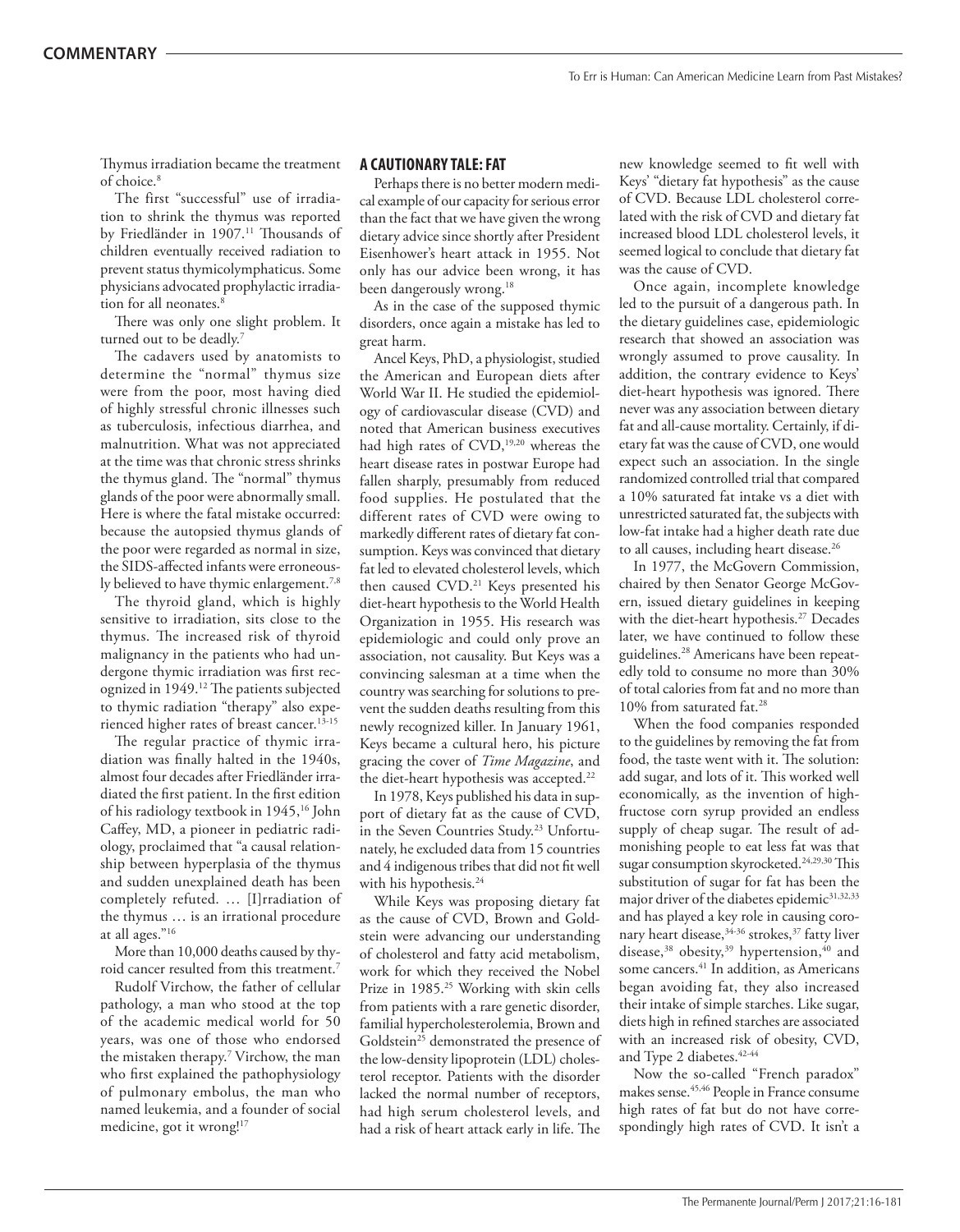paradox. There simply is no connection between CVD and dietary fat.

Many physicians continue to warn their patients to avoid dietary fat despite accumulating evidence showing that unrefined carbohydrates cause metabolic syndrome and its related illnesses. In 2015, the Dietary Guidelines Advisory Committee Report<sup>47</sup> for the first time started to change course and to exonerate fat and saturated fat. Instead, the report focuses our attention on fructose and other simple carbohydrates as the real culprits of dietrelated illnesses. It took 100 years for the faux thymic conditions to be understood to be a gross medical error. How many more years will it take before we correct our mistaken dietary advice?

### **Embracing Professional Humility**

During a leadership training session that I attended, a National Aeronautics and Space Administration (NASA) scientist explained that the July 1969 Apollo Mission to the moon was on the ideal flight path only 3% of the time. Great achievements depend not on perfection, but on our ability to quickly notice when we are off course and to make adjustments.

As a profession, we have failed miserably to notice that we were terribly off course in both the fictitious thymus diseases tragedy and the dietary guideline mishap. In the first instance, the error persisted for more than 100 years, in the second, many decades. In each case, innumerable people were harmed, and many died.

To prevent similar tragedies in the future, we will need a cultural shift in medicine. Coulehan<sup>48</sup> has critiqued our present medical culture as "characterized by arrogance and entitlement." Berger<sup>49</sup> pointed out that the arrogance goes beyond the individual physician and is systemic:

*The physician has become a "provider" and the patient a "health consumer." This distancing of the doctor from the patient breeds a kind of "system arrogance," in which the patient is no longer seen as a human being but simply as a job to be done cost-effectively.*

The late Franz Ingelfinger,<sup>50</sup> former editor of the *New England Journal of Medicine,* stated: "Efficient medical practice, I fear, may not be empathic medical practice, and it fosters, if not arrogance, at least the appearance of arrogance."

If the toxin is professional arrogance, the antidote is professional humility.

One area in health care in which we have witnessed a cultural shift is in our understanding of how to provide competent care to patients from different backgrounds. Tervalon and Murray-Garcia<sup>51</sup> have challenged us to go beyond "cultural competency" and to embrace "cultural humility." They explain:

*… cultural competence in clinical practice is best defined not by a discrete endpoint but as a commitment and active engagement in a lifelong process that individuals enter into on an ongoing basis with patients, communities, colleagues, and with themselves. ... It is a process that requires humility as individuals continually engage in selfreflection and self-critique as lifelong learners and reflective practitioners.* 

The underlying principle is that, given the great diversity of cultural practices and beliefs, humility is the appropriate mindset. Practitioners should be humble enough "*to say that they do not know when they truly do not know* and to search for and access resources … ."51 The practitioner is both a teacher and a student.

This model holds for the general practice of medicine as well. Humility is both a personal virtue and a professional necessity. Personal humility is essential for good doctoring.52-55 Professional humility promotes the questioning of medical dogma, leading to the scientific testing of hypotheses.

William Osler,<sup>56</sup> considered by many the father of American Medicine, addressed the question of humility in a 1906 lecture to medical students at the University of Minnesota:

*In these days of aggressive self-assertion, when the stress of competition is so keen and the desire to make the most of oneself so universal, it may seem a little old-fashioned to preach the necessity of this virtue, but I insist for its own sake and for the sake of what it brings, that a due humility should take the place of honour on the list [of virtues] … since with it comes not only reverence for truth, but also proper estimation of the difficulties encountered in our search for it. … [T]his grace of humility is a precious gift.*

The more humble the medical profession is, the more likely we will avoid costly errors.

To facilitate this cultural shift, we will need to unlearn old behaviors and replace them with new ones. This will require a major re-education effort for those already in practice, and the development of a robust curriculum to reach those in training. To be successful, we will need to have an impact on all layers of the medical hierarchy, including nonphysician health care workers, students, physicians-in-training, and those in positions of authority.

Our aim must be to create a safe learning environment where questions and alternative points of view are encouraged. The curriculum in medical and allied health professional schools should include courses on medical history, highlighting past medical errors, and stressing the importance of questioning current medical practice.<sup>57</sup> Medical and allied health professional students should be required to research an area of medical care to determine if current practices are consistent with the latest medical science.

Continuing medical education courses should be developed to reach those who have already completed their formal medical education. When it became clear that physicians in practice were not well educated in end-of-life care and in pain management, training in both areas became mandatory for medical license renewal. We can do the same for professional humility.

It will be crucial to this effort for the leaders in American medicine to embrace this cultural shift. Those in authority must be open to new ideas, even if those ideas challenge paradigms associated with their own success. Medical students and physicians-in-training will find it much easier to raise important questions if they feel encouraged to do so.

Would the terrible health outcomes from thymus irradiation have been avoided if a medical student had felt empowered to ask, "Dr Virchow, are we sure that the thymus gland is abnormally enlarged in infants with SIDS?"  $\clubsuit$ 

## **Disclosure Statement**

*The author(s) have no conflicts of interest to disclose.*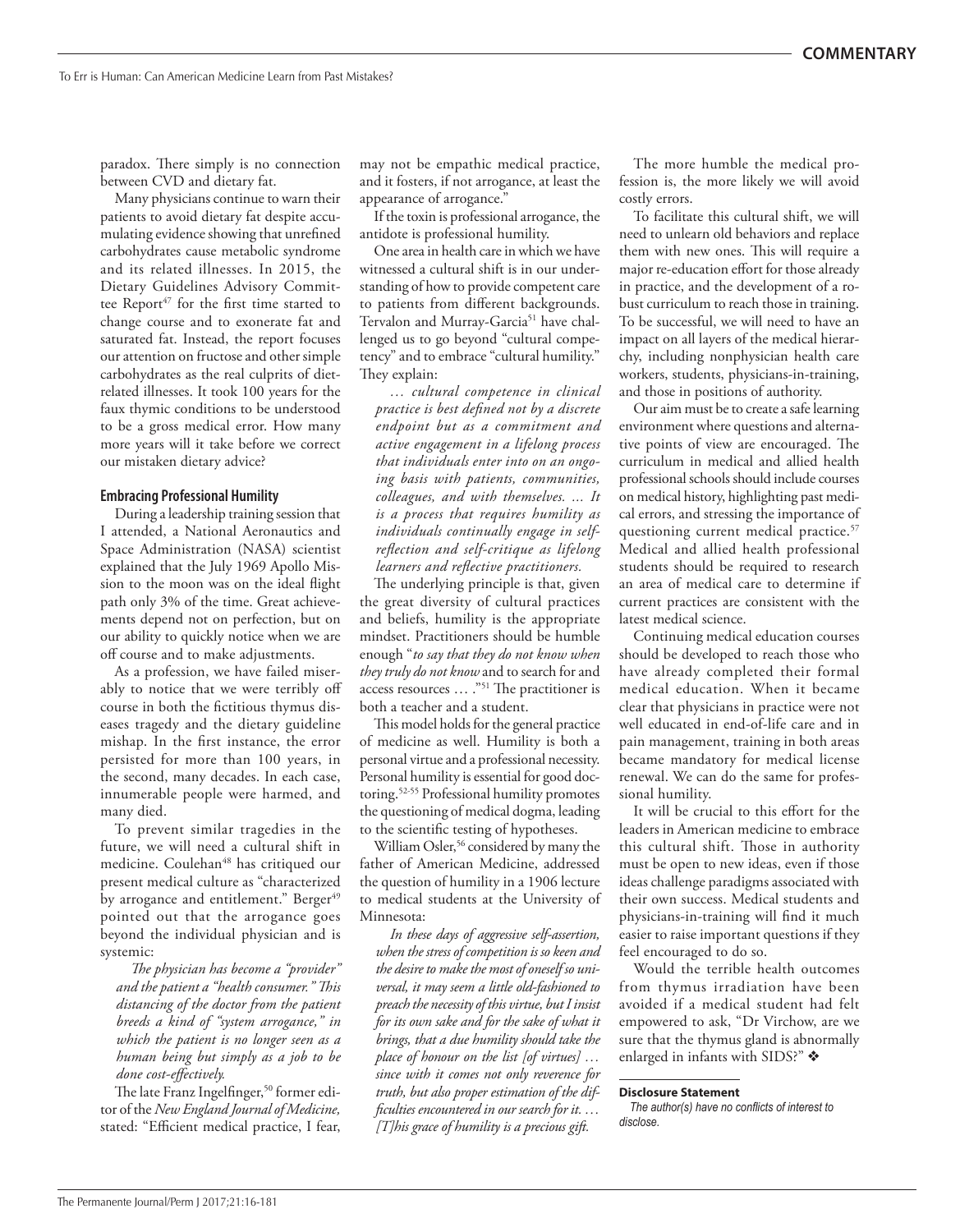#### **Acknowledgment**

*The author thanks Vivien Feyer for editorial assistance and Charlie Clements, MD, for suggesting the inclusion of the* Helicobacter pylori *story.* 

*Kathleen Louden, ELS, of Louden Heatlh Communications provided editorial assistance.*

### **How to Cite this Article**

Ritterman JB. To err is human: Can American medicine learn from past mistakes? Perm J 2017;21:16-181. DOI: https://doi.org/10.7812/ TPP/16-181.

#### **References**

- 1. Marshall BJ, Warren RM. Unidentified curved bacilli in the stomach of patients with gastritis and peptic ulceration. Lancet 1984 Jun 16;1(8390):1311-5. DOI: https://doi.org/10.1016/S0140-6736(84)91816-6.
- 2. Ahmed N. 23 years of the discovery of Helicobacter pylori: Is the debate over? Ann Clin Microbiol Antimicrob 2005 Oct 31;4:17. DOI: https://doi. org/10.1186/1476-0711-4-17.
- 3. Tannenbaum J. Delayed gratification: Why it took everybody so long to acknowledge that bacteria cause ulcers. Journal of Young Investigators [Internet] 2005 Feb [cited 2017 Mar 6]. Available from: www.jyi.org/issue/delayed-gratification-whyit-took-everybody-so-long-to-acknowledge-thatbacteria-cause-ulcers/.
- 4. Linder D. The trial of Gallileo [Internet]. Kansas City, MO; University of Missouri Kansas City Law School; 2002 [cited 2017 Mar 20]. Available from: http://law2.umkc.edu/faculty/projects/ftrials/galileo/ galileoaccount.html.
- 5. Planck M. Scientific autobiography and other papers. New York, NY: Philosophical Library; 2007 Dec.
- 6. Azoulay P, Fons-Rosen C, Graff Zivin JS. Does science advance one funeral at a time? [Internet]. Cambridge, MA: National Bureau of Economic Research; 2015 [cited 2017 Mar 20]. Available from: www.nber.org/papers/w21788.
- 7. Sapolsky RM. Poverty's remains. The Sciences 1991 Sep-Oct;31(5):8-10.
- 8. Jacobs MT, Frush DP, Donnelly LF. The right place at the wrong time: Historical perspective of the relation of the thymus gland and pediatric radiology. Radiology 1999 Jan;210(1):11-6. DOI: https://doi. org/10.1148/radiology.210.1.r99ja4511.
- Mitchell AG, Brown EW. The clinical implications of the thymus and status thymico-lymphaticus. Ann Intern Med 1934 Dec;8(6):669-77. DOI: https://doi. org/10.7326/0003-4819-8-6-669
- 10. Wilson DS. Status thymicolymphaticus; presentation and discussion of a case. Curr Res Anesth Analg 1950 Nov-Dec;29(6):356-8. DOI: https://doi. org/10.1213/00000539-195011000-00061.
- 11. Friedländer A. Status lymphaticus and enlargement of the thymus: With report of a case successfully treated by the x-ray. Arch Pediatr 1907; 24:490-501.
- 12. Duffy BJ Jr, Fitzgerald PJ. Thyroid cancer in childhood and adolescence: A report of 28 cases. Cancer 1950 Nov;3:1018-32. DOI: https://doi. org/10.1002/1097-0142(1950)3:6%3C1018::AID-CNCR2820030611%3E3.0.CO;2-H.
- 13. Hildreth NG, Shore RE, Dvoretsky PM. The risk of breast cancer after irradiation of the thymus in infancy. N Engl J Med 1989 Nov 9; 321(19):1281-4. DOI: https://doi.org/10.1056/NEJM198911093211901.
- 14. Hildreth NG, Shore RE, Hemplemann LH, Rosenstein M. Risk of extrathyroid tumors following

radiation treatment in infancy for thymic enlargement. Radiat Res 1985 Jun;102(3):378-91. DOI: https://doi. org/10.2307/3576713.

- 15. Adams MJ, Dozier A, Shore RE, et al. Breast cancer risk 55+ years after irradiation for an enlarged thymus and its implications for early childhood medical irradiation today. Cancer Epidemiol Biomarkers Prev 2010 Jan;19(1):48-58. DOI: https://doi. org/10.1158/1055-9965.EPI-09-0520.
- 16. Caffey J. Pediatric x-ray diagnosis. Chicago, Ill: Year Book; 1945. p 344-5.
- 17. Schultz M. Rudolf Virchow. Emerg Infect Dis 2008 Sep;14(9):1480-1. DOI: https://doi.org/10.3201/ eid1409.086672.
- 18. Ritterman J. Correcting four decades of the wrong dietary advice. JAAPA 2016 Jul;29(7):1-3. DOI: https://doi.org/10.1097/01.jaa.0000484299.50943.55.
- Blackburn H. Famous polemics on diet-heart theory [Internet]. Twin Cities, MN: University of Minnesota; 2012 Oct 15 [cited 2017 Mar 14]. Available from: www.epi.umn.edu/cvdepi/essay/famous-polemics-ondiet-heart-theory/.
- 20. Keys A, Taylor HL, Blackburn H, Brozek J, Anderson JT, Simonson E. Coronary heart disease among Minnesota business and professional men followed fifteen years. Circulation 1963 Sep;28: 381-95. DOI: https://doi.org/10.1161/01.CIR.28.3.381.
- 21. Harcombe Z, Baker JS, Cooper SM, et al. Evidence from randomised controlled trials did not support the introduction of dietary fat guidelines in 1977 and 1983: A systematic review and meta-analysis. Open Heart 2015 Jan 29;2(1):e000196. DOI: https://doi. org/10.1136/openhrt-2014-000196. Erratum in: Open Heart 2015 Feb 20;2(1):e000196. DOI: https://doi. org/10.1136/openhrt-2014-000196corr1.
- 22. Andrade J, Mohamed A, Frohlich J, Ignaszewski A. Ancel Keys and the lipid hypothesis: From early breakthroughs to current management of dyslipidemia. B C Med J 2009 Mar;51(2):66-72.
- Keys A. Coronary heart disease in seven countries. I. The study program and objectives. Circulation 1970 Apr;41(4 Suppl):I1-8.
- 24. Lustig RH. Fat chance: Beating the odds against sugar, processed food, obesity, and disease. New York, NY: Hudson Street Press; 2013. p 110-1.
- 25. Brown MS, Goldstein JL. A receptor-mediated pathway for cholesterol homeostasis. Science 1986 Apr 4;232(4746):34-47. DOI: https://doi.org/10.1126/ science.3513311.
- 26. DiNicolantonio JJ. The cardiometabolic consequences of replacing saturated fats with carbohydrates or Ω-6 polyunsaturated fats: Do the dietary guidelines have it wrong? Open Heart 2014 Feb 8;1(1):e000032. DOI: https://doi.org/10.1136/ openhrt-2013-000032.
- 27. Staff of the Select Committee on Nutrition and Human Needs, United States Senate. Dietary goals for the United States, 2nd edition. Washington, DC: US Government Printing Office; 1977.
- 28. US Department of Health and Human Services and US Department of Agriculture. 2015-2020 dietary guidelines for Americans, 8th Edition [Internet]. Washington, DC: US Department of Health and Human Services; 2015 Dec [cited 2017 Mar 20]. Availble from: http://health.gov/ dietaryguidelines/2015/guidelines/.
- Dugan A. Americans still avoid fat more than carbs [Internet]. Washington, DC: Gallop; 2014 Jul 29 [cited 2015 Jul 9]. Available from: www.gallup.com/ poll/174176/americans-avoid-fat-carbs.aspx.
- 30. Chanmugam P, Guthrie JF, Cecilio S, Morton JF, Basiotis PP, Anand R. Did fat intake in the United States really decline between 1989-1991 and 1994- 1996? J Am Diet Assoc 2003 Jul;103(7):867-72. DOI: https://doi.org/10.1016/s0002-8223(03)00381-x.
- 31. DiNicolantonio JJ, O'Keefe JH, Lucan SC. Added fructose: A principal driver of type 2 diabetes mellitus and its consequences. Mayo Clin Proc 2015 Mar;90(3):372–81. DOI: https://doi.org/10.1016/j. mayocp.2014.12.019.
- 32. Palmer JR, Boggs DA, Krishnan S, Hu FB, Singer M, Rosenberg L. Sugar-sweetened beverages and incidence of type 2 diabetes mellitus in African American women. Arch Intern Med 2008 Jul 28;168(14):1487-92. DOI: https://doi.org/10.1001/ archinte.168.14.1487.
- 33. Schulze MB, Manson JE, Ludwig DS, et al. Sugarsweetened beverages, weight gain, and incidence of type 2 diabetes in young and middle-aged women. JAMA 2004 Aug 25;292(8):927-34. DOI: https://doi. org/10.1001/jama.292.8.927.
- 34. Fung TT, Malik V, Rexrode KM, Manson JE, Willett WC, Hu FB. Sweetened beverage consumption and risk of coronary heart disease in women. Am J Clin Nutr 2009 Apr;89(4):1037-42. DOI: https://doi.org/10.3945/ajcn.2008.27140.
- 35. de Koning L, Malik VS, Kellogg MD, Rimm EB, Willett WC, Hu FB. Sweetened beverage consumption, incident coronary heart disease, and biomarkers of risk in men. Circulation 2012 Apr 10;125(14):1735-41. DOI: https://doi.org/10.1161/ CIRCULATIONAHA.111.067017.
- 36. Yang Q, Zhang Z, Gregg EW, Flanders WD, Merritt R, Hu FB. Added sugar intake and cardiovascular diseases mortality among US adults. JAMA Intern Med 2014 Apr;174(4):516-24. DOI: https://doi.org/10.1001/jamainternmed.2013.13563.
- 37. Larsson SC, Akesson A, Wolk A. Sweetened beverage consumption is associated with increased risk of stroke in women and men. J Nutr 2014 Jun;144(6):856-60. DOI: https://doi.org/10.3945/ in.114.190546
- 38. Basaranoglu M, Basaranoglu G, Bugianesi E. Carbohydrate intake and nonalcoholic fatty liver disease: Fructose as a weapon of mass destruction. Hepatobiliary Sur Nutr 2015 Apr;4(2):109-16. DOI: https://doi.org/10.3978/j.issn.2304-3881.2014.11.05.
- 39. Woodward-Lopez G, Kao J, Ritchie L. To what extent have sweetened beverages contributed to the obesity epidemic? Public Health Nutr 2011 Mar;14(3):499-509. DOI: https://doi.org/10.1017/ S1368980010002375.
- 40. Jalal DI, Smits G, Johnson RJ, Chonchol M. Increased fructose associates with elevated blood pressure. J Am Soc Nephrol 2010 Sep;21(9):1543-9. DOI: https://doi.org/10.1681/ASN.2009111111.
- 41. Inoue-Choi M, Robien K, Mariani A, Cerhan JR, Anderson KE. Sugar-sweetened beverage intake and the risk of type I and type II endometrial cancer among postmenopausal women. Cancer Epidemiol Biomarkers Prev 2013 Dec;22(12):2384-94. DOI: https://doi.org/10.1158/1055-9965.EPI-13-0636.
- 42. Sharman MJ, Kraemer WJ, Love DM, et al. A ketogenic diet favorably affects serum biomarkers for cardiovascular disease in normal-weight men. J Nutr 2002 Jul;132(7):1879-85.
- 43. Volek JS, Phinney SD, Forsythe CE, et al. Carbohydrate restriction has a more favorable impact on the metabolic syndrome than a low fat diet. Lipids 2009 Apr;44(4):297-309. DOI: https://doi.org/10.1007/ s11745-008-3274-2.
- 44. Volek JS, Fernandez ML, Feinman RD, Phinney SD. Dietary carbohydrate restriction induces a unique metabolic state positively affecting atherogenic dyslipidemia, fatty acid partitioning, and metabolic syndrome. Prog Lipid Res 2008 Sep;47(5):307-18. DOI: https://doi.org/10.1016/j.plipres.2008.02.003.
- 45. Renaud S, de Lorgeril M. Wine, alcohol, platelets, and the French paradox for coronary heart disease.